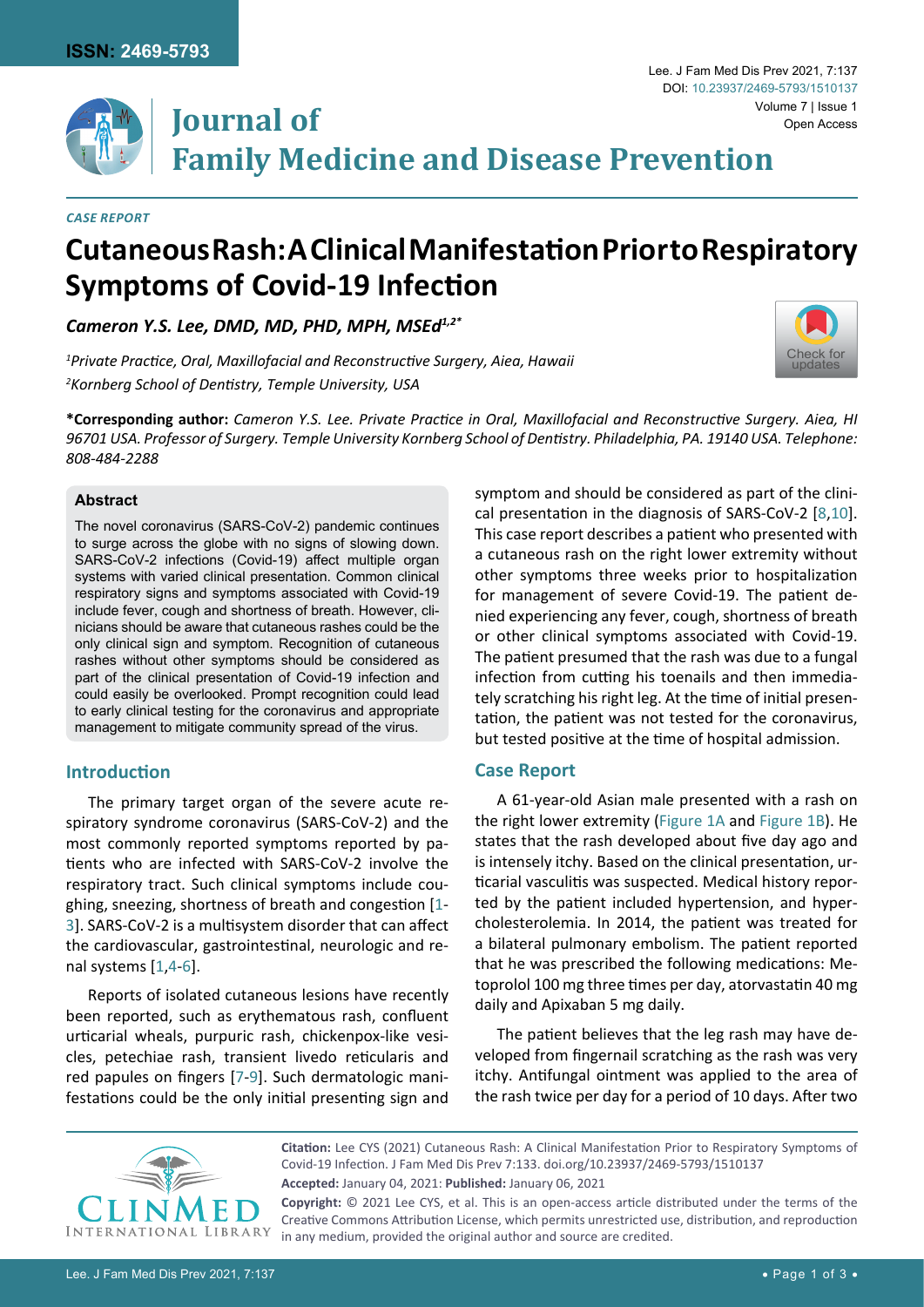<span id="page-1-0"></span>Ī



**Figure 1:** (A) Confluent macular rash of right lower extremity; (B) Note the edematous and erythematous wheals commonly present with intense pruritis. Rash was only symptom reported by the patient.

<span id="page-1-1"></span>

**Figure 2:** Erythematous-purpuric papular rash on right thigh of patient after patient diagnosed with Covid-19.

weeks, there was complete resolution of the rash. On September 15, the patient began to experience coughing and development of a fever two days later. On September 18, the patient complained of dyspnea and chest pain. He presented to the emergency room that afternoon and was admitted to the hospital for management of a suspected pulmonary embolus. The patient

tested positive for the coronavirus during the hospital admission. On Computed Tomography (CT) pulmonary angiography of the chest after administration of intravenous contrast material, multifocal consolidative and ground glass opacities of the bilateral lung were present consistent with Covid-19 pneumonia.

Treatment for severe Covid-19 infection consisted of supportive care, intravenous remdesivir 200 mg on day one, followed by 100 mg for the next four days, intravenous dexamethasone 6 mg for five days, and convalescent plasma on two consecutive days. Anticoagulation management consisted of daily subcutaneous injection of enoxaparin 40 mg. On October 05, the patient was discharged from the hospital. Eight days after discharge from the hospital, he experienced intense pruritis in the area below the stomach ([Figure 2\)](#page-1-1). The skin became erythematous with development of a purpuric rash characterized by petechiae and erythematous purpuric papules. The rash was treated with prednisone 20 mg for 5 days. The skin rash resolved but continues to sporadically recur.

# **Discussion**

As Angiotensin-Converting Enzyme 2 (ACE2) is the primary functional host receptor for SARS-CoV-2, it plays a key role in the pathogenesis of Covid-19 infections as it is expressed in various tissues of the human body, including the heart, intestine, kidney, and pulmonary alveolar (type II) cells [[10](#page-2-1)-[12](#page-2-8)]. Entry of the coronavirus into human cells occurs through the interaction of a receptor-binding domain on the viral spike glycoprotein ectodomain with the ACE2 receptor [[12](#page-2-8)[,13\]](#page-2-9).